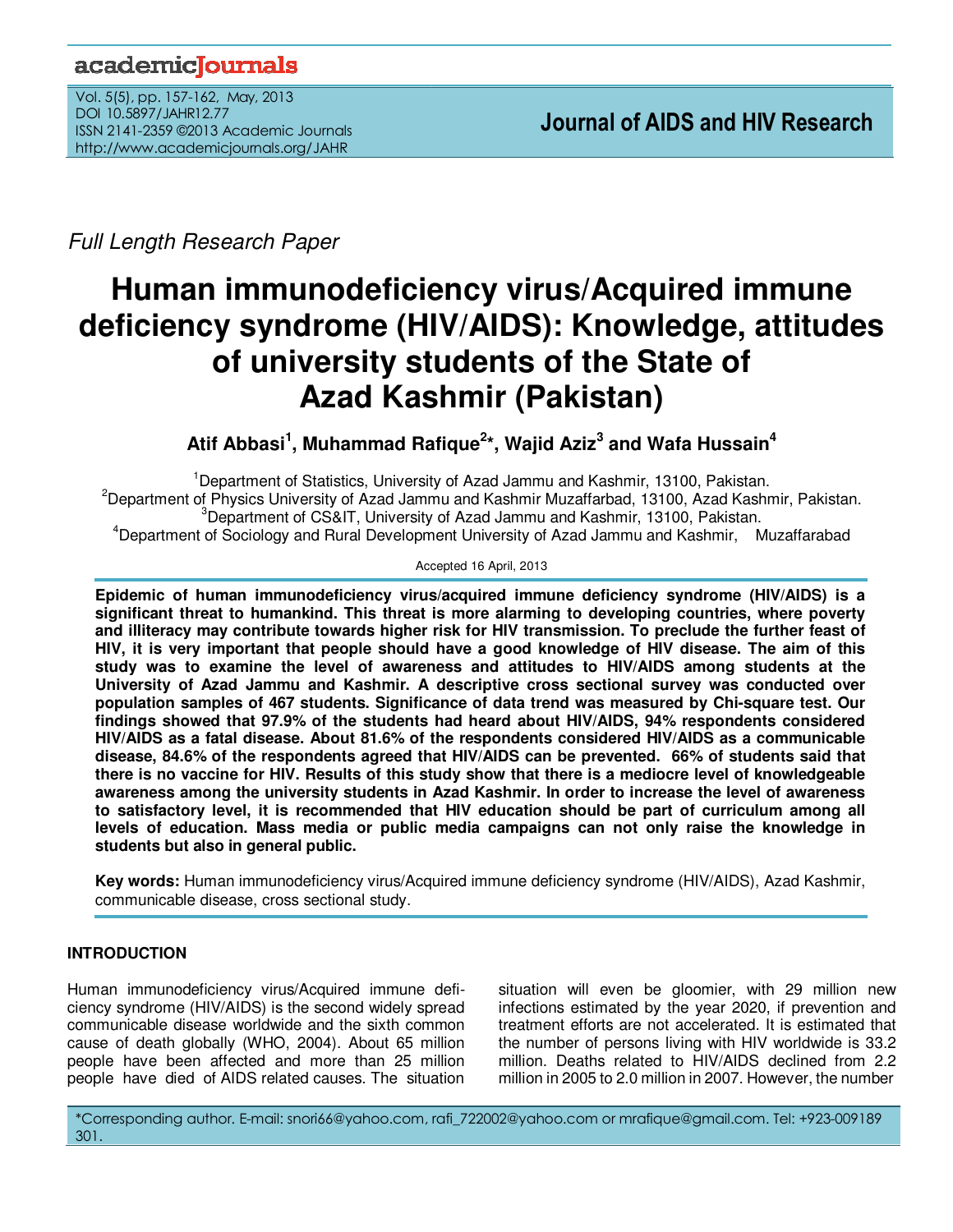of new infections rose to 2.5 times higher than the number of infected persons receiving treatment (UNAIDS, 2008). Global statistics and studies have shown that young people are more vulnerable to HIV and AIDS. At present, the proportion of young people between the ages of 10 and 24 is over 40% in Pakistan. At present, about 36 million children and young people are enrolled in schools, colleges, and universities in Pakistan (National AIDS Control Programme, 2009). Rather than being complacent, this underscores the need for countries to increase their commitment to prevention efforts. This is necessary if this pandemic must start reversal in order to meet the 2015 target by the millennium development goals (MDGs) and to save humanity from an impending scourge.

# **Situation in Pakistan**

Pakistan is perceived as a 'high risk low prevalence country' concerning HIV/AIDS virus. There are 2,622 HIV and 321 AIDS cases in the country. However, HIV/AIDS cases are under-reported in the country and perhaps prevalent among 70,000 to 80,000 people in the country or 0.1% of the adult population (UNAIDS, 2008)

The Pakistan National AIDS Control Programme (NACP) is the one organization that coordinates national AIDS strategies. In the present scenario, HIV/AIDS prevention and control in Pakistan has gained attention due to donor driven pressure and allocations of large amounts of funding (\$40 million USD) through a comprehensive, five-year enhanced HIV/AIDS program (2003 to 2008) executed by NACP under the leadership of the Ministry of Health (Government of Pakistan) with financial assistance from the World Bank and other bilateral donors such as the Department for International Development (DFID) and Canadian International Development Agency (Canadian CIDA). The contract for the Enhanced Program was signed in 2002; however, the funds were released to the provinces only in 2004 (Ministry of Health Pakistan, 2009).

Population makes Pakistan vulnerable to the threat of a generalized epidemic. Moreover, the existence of a number of high risk sexual behaviors among the general population, internal and external migration, high level of injecting drug use, unsafe and invasive medical practices and inadequate health and social services are some of the factors increasing the risk of a generalized HIV epidemic in the country. Particular risk behaviors make some groups of people more-at-risk of infection, and these groups include Female Sex Workers (FSWs), Male Sex Workers (MSWs), Injecting Drug Users (IDUs), prison inmates, coal miners, etc. Moreover, denial about risks and vulnerability, and social stigma attached to HIV/AIDS further aggravates the problem (NACP, 2008). Also people visit barber shops for hair cutting and shaving purposes. Barbers are quite ignorant of the fact

that they may be the source of HIV transmission from one customer to the other. There is a potential risk of HIV and other blood borne disease transmission among the barbers who use unfavorable sterilization and disinfection procedures as well as poor knowledge, attitude and practices regarding disinfection and sterilization HIV transmission. A comprehensive and intensified public health approach has to be adopted with the involvement of all relevant sectors and barbers should not be neglected (Fantahun and Yeshambel, 2012). Knowledge about HIV/AIDS in barbers, have no result in any risk reduction practice, because barbers perceived HIV/AIDS to be an uncommon disease in our country (Janjua and Nizami, 2006). Even in some case, same syringe is used by multiple patients. These facts make the people of Pakistan more susceptible to HIV disease. Very few surveys have been conducted by individuals in Pakistan to raise the awareness of people regarding HIV. Janjua and Nizami (2006) reported that there should be a campaign to focus on two groups, a high risk group and general population. A study carried out by Ali (2008) through Population Council Pakistan (2008), new and cost effective measures should be introduce against the spread of sexually transmitted infections (STIs) to the general population. The recommendations that emerged from the study suggest a three pronged holistic approach that addresses behavior change through information, education and communication (IEC) strategies, health care delivery and monitoring and evaluation. Activities such as community level messages, workshops and trainings for media procedures, news paper staff, and community activists should be started (NACP). Nafisa (2011) reported that heterosexuality and sex with a sex worker is the most common risk factor while mother to child and injectable drug abuse are the next common risk factors of HIV/AIDS. Zahid (1997) pointed out that public and governmental recognition of the threat of HIV epidemic in Pakistan is recent and implementation of prevention and education programme pertaining to HIV/AIDS is lagging. The status of being a low prevalence but high risk country for HIV make it critical that practical research and HIV prevention efforts targeted at high risk groups be implemented immediately. Khan (2000) pointed out that AIDS is still relatively a new subject in this part of world due to social restrictions on open discussion of sexuality, particularly amongst unmarried youths. The study carried out by Afsar (2002), about awareness of Pakistan adolescents showed disappointing results. This current survey was design to assess the level of awareness about HIV/AIDS in students of University of Azad Jammu and Kashmir.

# **Objectives of the study**

This study was conducted by giving a questionnaire to the students of the University of Azad Jammu and Kashmir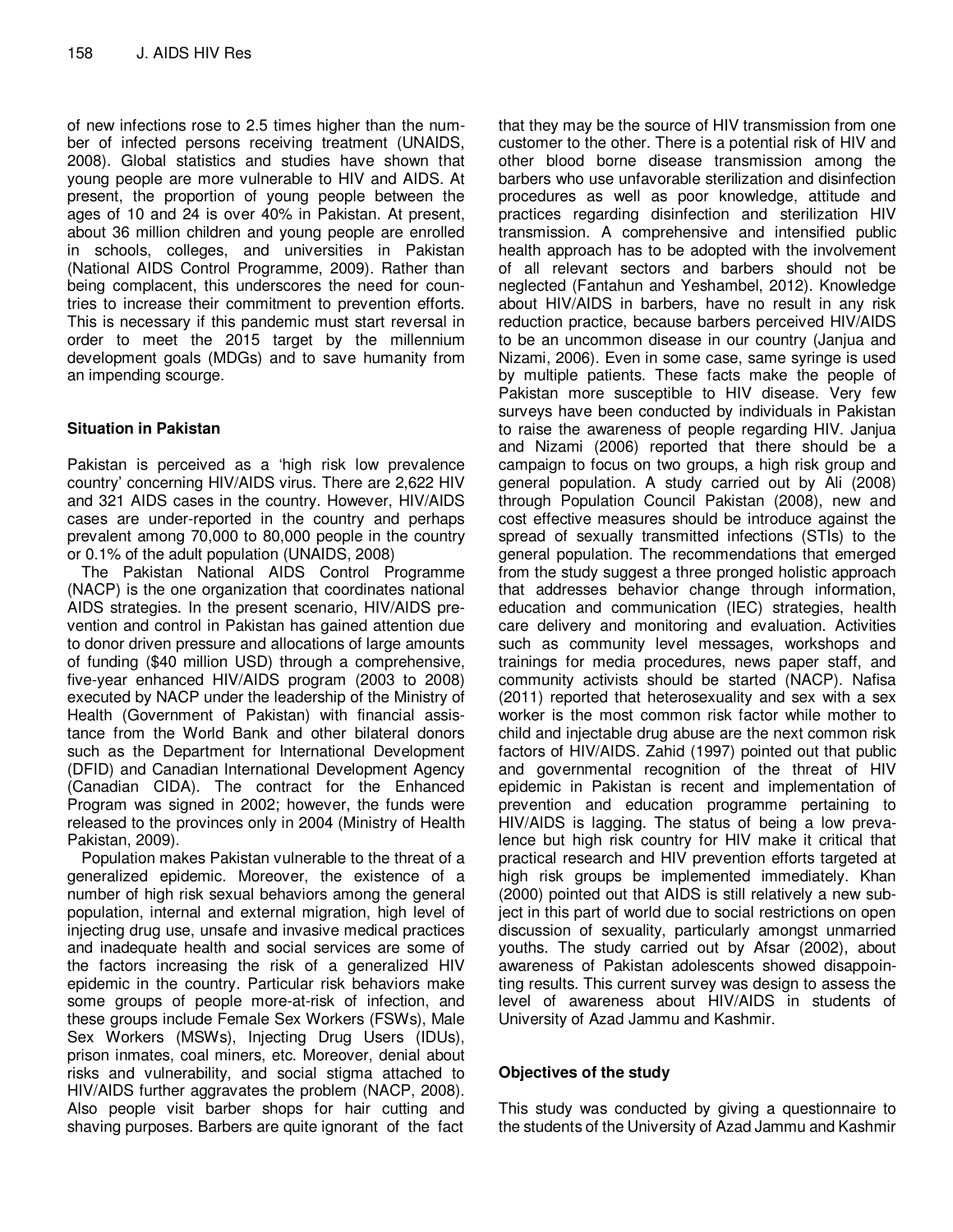| Age group | <b>Frequency</b> | Percentage |
|-----------|------------------|------------|
| 18 to 20  | 184              | 39.4       |
| 21 to 23  | 158              | 33.8       |
| 24 to 26  | 66               | 14.1       |
| 27 to 29  | 43               | 9.2        |
| 30 to 32  | 16               | 34         |

**Table 1.** Frequency of different age groups of the respondents.

Kashmir to meet the following requirements:

1) To measure the level of awareness about HIV/AIDS.

2) To measure the level of knowledge about modes of transmission of HIV/ADIS.

3) To assess the knowledge of precautionary measures about HIV/AIDS.

#### **STUDY METHODOLOGY**

A descriptive cross-sectional study was conducted in University of Azad Jammu and Kashmir Muzaffarabad based on simple random sampling. Total sample of 467 (395 (84.6%) boys and 72 (15.4%) girl students) respondents was taken. The level of awareness among university students about HIV/AIDS was assessed through face-to-face interview and the answers given to the questions in the designed questionnaire for the purpose. Design of the close-ended questionnaire (contained 26 questions about general awareness about HIV/AIDS, modes of transmission, precautionary measures and some suggestive measures) was simple and the level was that of a layman's understanding. Data was analyzed by using Statistical Package for Social Sciences (SPSS) software.

# **RESULTS AND DISCUSSION**

As earlier discussed, sample size of 467 students were selected for this survey. These students were classified on the basis of their age. Five age groups were made (18 to 20, 21 to 23, 24 to 26, 27 to 29 and 30 to 32). Majority of the respondents (39.4%) belonged to age group 18 to 20 years, while 33.8% of the respondents belonged to age group 21 to 23 years. Likewise, 14.1% of the respondents belonged to age group 24 to 26 years, 9.2% were in age group 27 to 29 years and 3.4% of the respondents were above the age category of 29 years (Table 1). It was noted that there is almost linear relationship between growing ages with respondent awareness about HIV infection (Figure 1). Younger students have less awareness as compared to older students.

In order to take the feedback of the university student's awareness about HIV disease, questionnaires were distributed. Table 2 shows student's feedback. As shown in Table 2 that majority of the students (about 97.9% of the students had heard about HIV/AIDS, 94% respondents consider HIV/AIDS as a fatal disease, 81.6% of the

respondents considered HIV/AIDS as a communicable disease. 95.3% of the respondents agreed that HIV/AIDS infection decreases the immunity, 66% of the respondents were of the view that there is no vaccine available for HIV/AIDS treatment, 87.8% of the respondents agreed that HIV/AIDS can be transmitted by having sexual intercourse with HIV/AIDS infected person, 82.7% of the respondents were aware that HIV/AIDS can be transmitted by transfusion of HIV/AIDS infected blood and blood components, 95.7% of the respondents were aware about HIV/AIDS being transmitted by sharing syringes/needles with infected person, 84.6% of the respondents were agreed that HIV/AIDS is being transmitted from HIV/AIDS infected mother to child, 84.8% of the respondents were aware that HIV/AIDS cannot be transmitted by blades used by HIV/AIDS infected person, 92.9% respondent admitted that individuals having bisexual and heterosexual behavior are at higher risk for contracting HIV/AIDS, 91% respondents were aware that there is test available for diagnosing HIV/AIDS infections whereas 9% respondents were not aware about it) have considerable awareness about HIV disease.

Majority of the respondents (77.3%) agreed that imparting sex education to students play an important role in prevention of HIV/AIDS and 74.5% of the respondents agreed there should be adult education at school and college levels. 70.4% of the respondents agreed that religious institutes can play important role in the prevention of HIV/AIDs while 29.6% did not agree. 79.2% of the respondents agreed that media can play an important role in creating awareness about HIV/AIDS while 20.8% did not agree.

# **Phase 2 of the study**

Phase 2 of the study was designed to check the knowledge of the students about persons which are at high risk for HIV infections and number of possible precautionary steps to avoid HIV infection. At last, possible outcomes of government campaign for producing HIV severity awareness through print and electronic media in general public have been assessed.

Students were asked whether life style of peoples affects the chances of HIV infection or not. Their response was gathered in "yes" and "no" replies. Information obtained is given in Table 3. Table 3 shows that 22.9% of the respondents understand unsafe sex, drug use; heroine and other such addictions, addiction to pornographic material are the high risk life styles.

In order to access the knowledge of students regarding precautionary measures that can prevent the peoples from HIV infections following questions were asked from students. Information obtained is given in Table 4. The respondents were asked what measures should be taken topreventHIV/AIDSinfection,useofnewblades,transfusion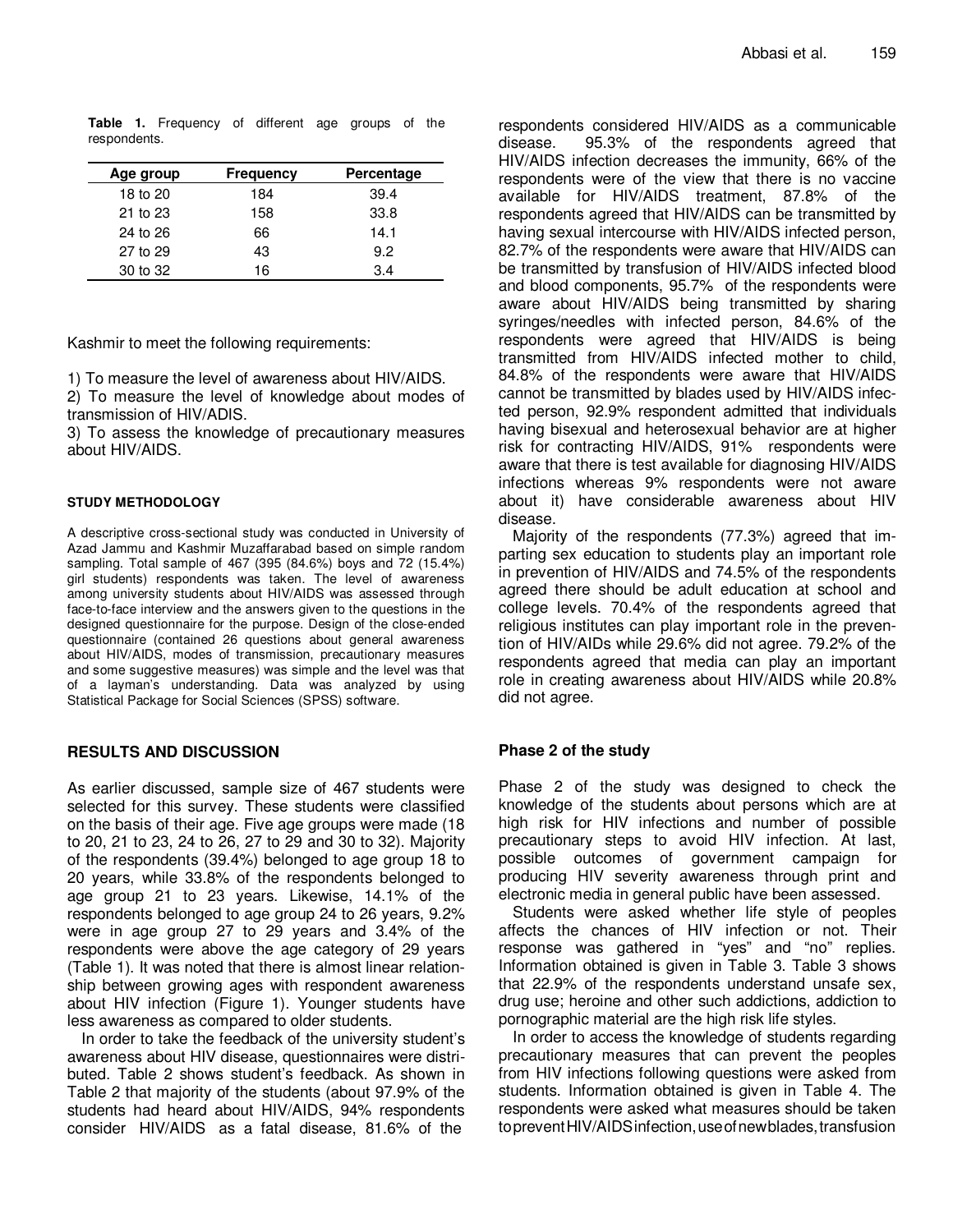$\overline{a}$ 

**Table 2.** Response of respondents about HIV awareness survey.

|              | Question                                                                                                       | <b>Response</b> |            |
|--------------|----------------------------------------------------------------------------------------------------------------|-----------------|------------|
| S/N          |                                                                                                                | Yes $(\%)$      | No (%)     |
| $\mathbf{1}$ | Have you heard about HIV/AIDS?                                                                                 | 457 (97.9)      | 10(2.1)    |
| 2            | Is HIV/AIDS a fatal disease?                                                                                   | 439 (94)        | 28(6)      |
| 3            | Is HIV/AIDS a communicable disease                                                                             | 381 (81.6)      | 86 (18.4)  |
| 4            | Do HIV/AIDS infections decrease immunity?                                                                      | 445 (95.3)      | 22(4.7)    |
| 5            | Is HIV/AIDS diagnosed by blood?                                                                                | 411 (88)        | 56 (12)    |
| 6            | Is HIV/AIDS diagnosed by urine?                                                                                | 139 (29.8)      | 328 (70.2) |
| 7            | Can HIV/AIDS be transmitted by having sexual intercourse with HIV/AIDS infected person?                        | 410 (87.8)      | 57(12.2)   |
| 8            | Can HIV/AIDS be transmitted by transfusion of HIV/AIDS infected blood and blood<br>components?                 | 386 (82.7)      | 81 (17.3)  |
| 9            | Can HIV/AIDS be transmitted by sharing syringes/needles with infected person?                                  | 447(95.7)       | 20(4.3)    |
| 10           | Can HIV/AIDS be transmitted by tattoo making?                                                                  | 390 (83.5)      | 77 (16.5)  |
| 11           | Can HIV/AIDS be transmitted by sharing toilet with infected people?                                            | 95(20.3)        | 372 (79.7) |
| 12           | Can HIV/AIDS be transmitted by kissing with infected person?                                                   | 190 (41.7)      | 277 (59.3) |
| 13           | Can HIV/AIDS be transmitted from HIV/AIDS infected mother to child?                                            | 395 (84.6)      | 72 (15.4)  |
| 14           | Can HIV/AIDS be transmitted by sharing food with HIV/AIDS infected person?                                     | 103(22.1)       | 364 (77.9) |
| 15           | Can HIV/AIDS be transmitted by sneezing or coughing of HIV/AIDS patient?                                       | 110 (23.6)      | 367 (76.4) |
| 16           | Can HIV/AIDS be transmitted by shaking hand with HIV/infected person?                                          | 85 (18.2)       | 382 (81.8) |
| 17           | Can HIV/AIDS be transmitted by blades used by HIV/AIDS infected person?                                        | 396 (84.8)      | 71 (15.2)  |
| 18           | Is person having multi sex partner at higher risk for contracting HIV/AIDS infections?                         | 434 (92.9)      | 33(7.1)    |
| 19           | Can precautionary measures save human beings from HIV/AIDS? Answer of 68 (14.6%)<br>was that they do not know. | 329 (70.4)      | 70 (15)    |
| 20           | Can imparting sex education to students play an important role in prevention of HIV/AIDS?                      | 361 (77.3)      | 106 (22.7) |
| 21           | Can religious institutes play important role in the prevention of HIV/AIDS?                                    | 329 (70.4)      | 138 (29.6) |
| 22           | Can media play a vital role in creating awareness about HIV/AIDS among general public?                         | 370 (79.2)      | 97 (20.8)  |

**Table 3.** Understanding of public high risk life styles.

| <b>Response</b>                    | <b>Frequency</b> | <b>Percent</b> |
|------------------------------------|------------------|----------------|
| Unsafe sex                         | 236              | 50.5           |
| Drug use                           | 59               | 12.6           |
| Heroine and other such addictions  | 39               | 8.4            |
| Addiction to pornographic material | 14               | 3.0            |
| None of the above                  | 12               | 2.6            |
| All of the above                   | 107              | 22.9           |
| Total                              | 467              | 100.0          |

**Table 4.** Which one is the precautionary measure against HIV/AIDS?

| <b>Response</b>               | <b>Frequency</b> | <b>Percent</b> |
|-------------------------------|------------------|----------------|
| Use of new blades             | 65               | 13.9           |
| Transfusion of screened blood | 38               | 8.1            |
| New and disposable syringe    | 27               | 5.8            |
| None of the above             | 73               | 15.6           |
| All of the above              | 264              | 56.5           |
| Total                         | 467              | 100.0          |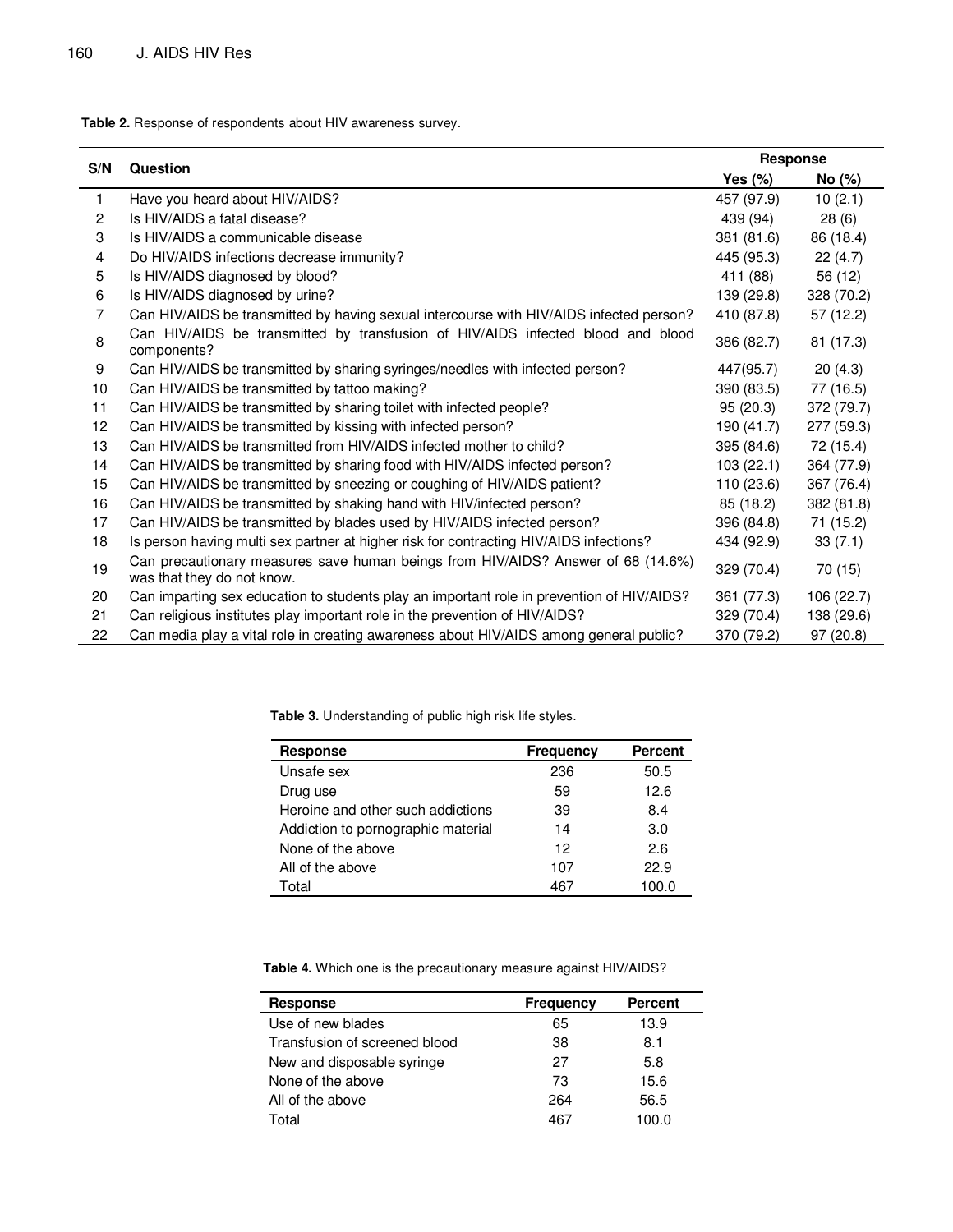**Table 5.** Influence of HIV/AIDS TV messages on students.

| <b>Response</b>                                             | <b>Frequency</b> | <b>Percent</b> |
|-------------------------------------------------------------|------------------|----------------|
| Awareness of HIV/AIDS                                       | 175              | 37.5           |
| Awareness of dangerous practices which may lead to HIV/AIDS | 94               | 20.1           |
| Messages are frightening                                    | 30               | 6.4            |
| Have no effect                                              | 52               | 11.1           |
| All of the above                                            | 116              | 24.8           |
| Total                                                       | 467              | 100.0          |



**Figure 1.** Awareness response of different age groups of respondents.

of screened blood, new and disposable syringe (56.5%), use of new blades (13.9%), transfusion of screened blood (8.1%), new and disposable syringe (5.8 and 15.6%) have no knowledge about precautionary measures.

In order to assess the government campaign outcomes regarding educating the peoples about possible causes of HIV, the followings questions were asked from student. Results obtained through the interviews are given in Table 5. Table 5 shows that 24.8% of respondents got awareness from TV messages about HIV/AIDS and awareness of dangerous practices which may lead to HIV/AIDS; messages are frightening and have no effect. 37.5% awareness of HIV/AIDS, 20.1% awareness of dangerous practices which may lead to HIV/AIDS, 6.4% said the massages are frightening and 11.1% said the messages have no effect.

In order to check the significance of the data, Chisquare ( $\chi^{\scriptscriptstyle 2}$ -test) test of association was used to check the level of significance (P-value). Basic knowledge of student's about HIV/AIDs versus P-values is: have you

heard about HIV/AIDS (0.061), do you think AIDS is a fatal (0.004), do you think HIV/AIDS is a communicable disease (0.271), in your opinion can HIV/AIDS infection decrease immunity (0.124), HIV/AIDS is caused by virus named HIV (0.056), HIV virus transmits in the human body and then HIV/AIDS develops (0.588), HIV/AIDS can be prevented (0.778), do you think HIV/AIDS can be cured (0.83), is there any vaccine available for HIV/AIDS (0.032), and can a healthy looking man be infected by HIV/AIDS (0.699); whereas different factors (actions) associated with HIV/AIDS versus P-values HIV/AIDS can be transmitted by sharing syringes/needles with infected person (0.128), HIV/AIDS can be transmitted by tattoo making (0.613), HIV/AIDS can be transmitted by sharing toilet with infected people (0.073), HIV/AIDS can be transmit-ted by kissing with infected person (0.042), HIV/AIDS can be transmitted by mosquito biting (0.768), HIV/ AIDS can be transmitted by sharing food with HIV/AIDS infected person (0.038), HIV/AIDS can be transmitted by sneezing or coughing of HIV/AIDS patient